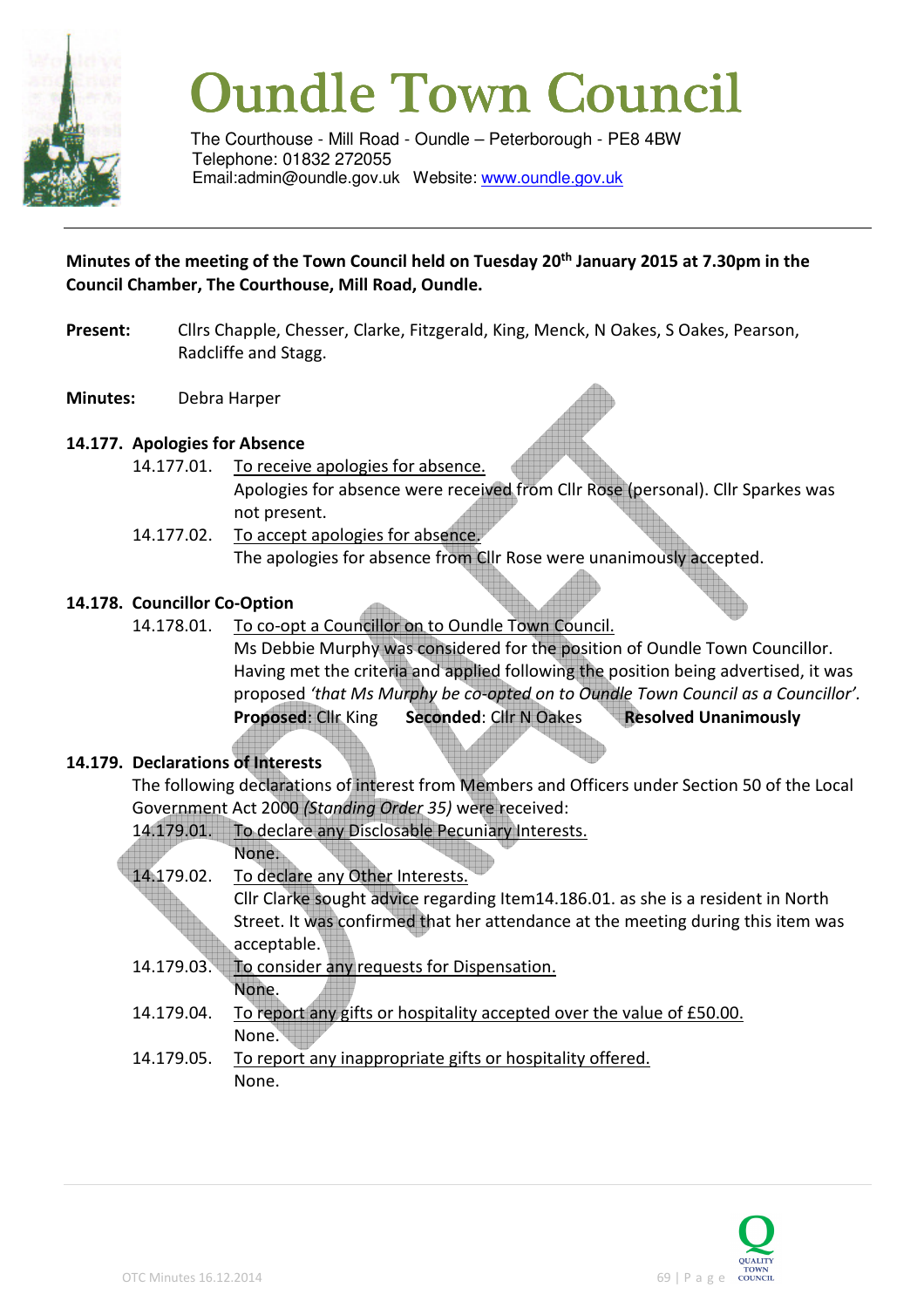#### **14.180. Minutes of Previous Meeting – Full Council**

```
14.180.01 PROPOSITION: 'To approve and sign the minutes of the Full Council meeting held on 
16 December 2014 as an accurate record.' (Standing Order 10c) 
Proposed: Cllr N Oakes Seconded: Cllr Clarke Resolved Unanimously
```
- **14.181. Review of Actions of the Previous Meetings 16.12.2014**  The actions were noted as being completed or on this agenda.
- **14.182. Representations from Interested Parties**  None.
- **14.183. Consideration of Requests from Interested Parties**  None.

#### **14.184. Reports**

14.184.01. Mayors Report

Cllr Radcliffe provided a verbal report, expressing thanks to everyone who helped with or attended the Mayors Charity Concert. She confirmed that it was a success with over £800 raised for the chosen charities, CHAT and Volunteer Action, with a further private donation forthcoming.

14.184.02. Police Report

The crime figures and police report were tabled and an overview provided by PCSO Artur Pereira. The low level of crime in the town compared to the County levels was highlighted and it was noted that this was possibly due to the higher number of PCSO's in Oundle. Following the report, PCSO Pereira advised that a letter had been sent by the Police & Crime Commissioner regarding an event being held this Saturday at the Rose & Crown to explain more about local policing and to encourage people to be part of the process.

14.184.03. District Councillors Report

Cllr Reichhold advised that a consultation had just been issued by ENC regarding the proposed removal of paper copies of planning applications commencing from April 2015. He stated that this was in line with central government strategy and that assistance would be given to those Town and Parish Councils who would find the new system difficult. He also reiterated the event on Saturday and advised that new anti-social behaviours processes and powers became operational in October 2014 and that the ENC contact regarding this was Mike Greenway. Cllr Reichhold concluded his report to state that an information card had been produced for residents of the Oundle Ward to let them know what the District Councillors role is. Cllr Stagg asked if Cllr Vowles had provided an update on his attempts to resolve the issue of HGV's travelling within the town and it was confirmed that an update would be given at the next meeting. Cllr Chapple noted that the new ENC quarterly publication did not seem to provide much benefit.

#### **14.185. Signing & Sealing**

 RESOLUTION: *'that the Town Mayor, Deputy Town Mayor and Proper Officer may seal any document required by law to be issued under seal on behalf of the Council.' (Standing* 

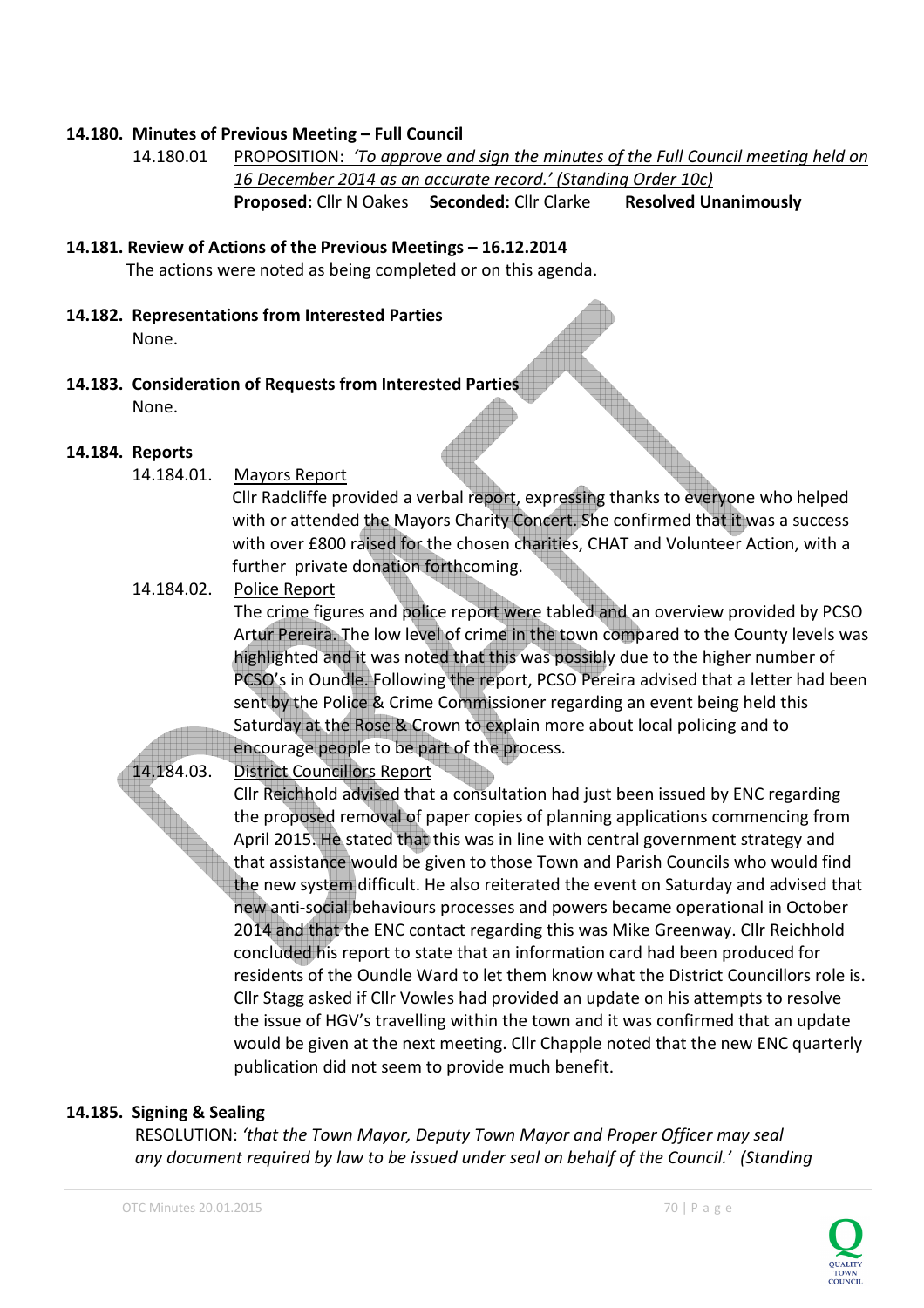*Order 14b.)* 

 **Proposed:** Cllr Murphy **Seconded:** Cllr Menck **Resolved Unanimously** 

#### **14.186 Town Matters**

 14.186.01. PROPOSITION: *'that in accordance with Standing Order 12a and as recommended by the Operations Management Committee, the resolution passed to implement heritage lighting in North Street at a cost of £9000 is reconsidered'.*

Cllr Stagg highlighted the issue with the proposed heritage lighting by demonstrating the impact the columns would have on obstructing the pavement in North Street and causing light pollution into the homes located near the proposed sites. Having proposed the previous motion, Cllr Chapple advised that in light of the new information, he would now recommend the decision being reversed. Following a debate, it was proposed *'that the previous decision is reversed and that Option 2 – introducing standard lights with the columns painted black at a cost of £100 per column and an annual maintenance fee of £10 per column is adopted'.* **Proposed: Cllr Chapple** Seconded: Cllr N Oakes Resolved Unanimously

- 14.186.02. To receive the report from the Events Officer and to consider and approve any recommendations and a budget of up to £500 to support the events. The report and event recommendations were accepted and it was proposed *'that a budget of up to £500 was provided to support the events'.* **Proposed: Cllr Chesser Seconded: Cllr Clarke Resolved Unanimously**
- 14.186.03. To note an Application for a Definitive Map Modification Order relating to a Right of Way from Milton Road to Fletton Way. It was noted that Oundle Town Council along with members of the public had raised an issue about the closure of this footpath in 2012 when Oundle School initially closed the access. Support for this matter to be officially progressed was unanimously expressed and following a review of the application, it was proposed *'that Oundle Town Council formally supports the Application for a Definitive Map Modification Order submitted to Northamptonshire County Council'.*  **Proposed: Cllr N Oakes Seconded: Cllr Chesser Resolved Unanimously**
- 14.186.04. An update on registering a Community Right to Bid on the NCC field adjacent to Abbott House utilised by Oundle Primary School. Cllr Fitzgerald confirmed that she was obtaining some evidence to support the Community Right to Bid. Cllr Murphy also stated that she has some evidence relating to the use of this field and that this would be documented and submitted to the office.

# **14.187. Operations Management Matters**

- 14.187.01. To receive the minutes from the Operations Management Committee meeting held on 13<sup>th</sup> January 2015.
	- Noted.

# 14.187.02. PROPOSITION*: 'To accept the 2015/16 budget proposals and to approve a precept request of £336,543.00 for submission to East Northamptonshire Council'.*

Following a review of the budget a further £500 was included for IT and the budget relating to North Street heritage lighting was amended to reflect the revised decision. As recommended by the Operations Management Committee the difference in the proposed budget was altered within the reserve transfers in order that the overall budget and precept request remains as proposed. Before the

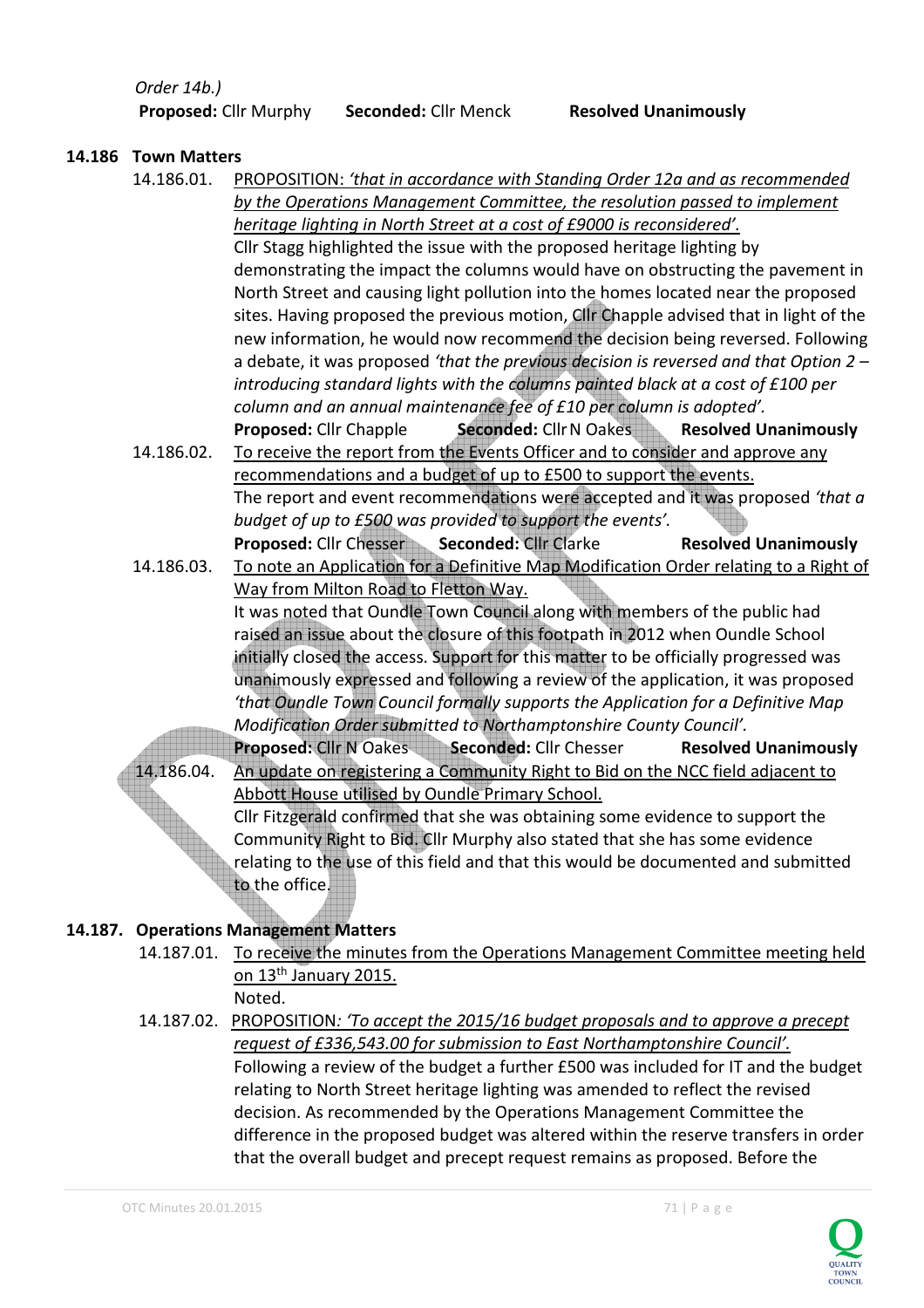proposition was moved, the contents of a letter from Mr D Walton regarding the precept was considered and noted. Unanimous support was expressed for the budget in light of what the town offers in comparison with other towns and the following proposition was then moved *'that the 2015/16 budget proposals are* 

# *accepted and a precept request of £336,543.00 is submitted to East Northamptonshire Council'.*

**Proposed:** Cllr Stagg **Seconded:** Cllr Chapple **Resolved Unanimously** 14.187.03. To approve the Budget Report & Balance Sheet – December 2014.

Cllr Stagg provided an overview of the accounts and highlighted the variances in the budget providing an explanation for these. Following this the Budget Report and Balance Sheet were approved.

 14.187.04. Payments for December 2014. PROPOSITION: '*That the schedule of payments for December 2014 as presented at this item are paid in the amount of £111,657.12 and that all related documentation and cheques are signed'.*

Following a debate regarding the service received in respect of the Christmas Light display, it was agreed that the payment of £17,080.80 should not be approved to enable negotiations to take place with the supplier. An amended proposition was then moved as follows: '*That the schedule of payments for December 2014 as presented at this item are paid in the amount of £94,576.32 and that all related documentation and cheques are signed'.*

**Proposed:** Cllr Stagg **Seconded:** Cllr Chapple **Resolved Unanimously** 

# **14.188. Estate Matters**

l

14.188.01. To receive a verbal update on Estate Management matters.

Cllr King provided an update on Estate Management matters confirming that the key focus for the forthcoming months was to review the location of the Council's Maintenance function and to ensure a smooth transition of the functions from The Courthouse to Fletton House.

# **14.189. Fletton House Acquisition Working Party Matters**

14.189.01. To receive the minutes from the Fletton House Working Party meetings held on 18 December 2014 and 12 January 2015.

It was noted that the meeting arranged for 18 December 2014 had been cancelled. The minutes from the 12 January 2015 were noted.

14.189.02. To receive a verbal update on progress with Fletton House.

Cllr Fitzgerald advised that she had been at an on-site meeting earlier in the day and that the building was already looking very different. She confirmed that whilst works were currently 35 days behind schedule this time would be caught up. There were some ongoing budgetary changes as a result of work alterations such as internal plastering, the need for an intruder alarm, revised works to all internal doors and the introduction of LED lights throughout the building. She confirmed that all of the changes balanced each other out so the total agreed budget remains the same. She confirmed that work on tenancies was continuing and that the Police would now be a tenant on the ground floor and that talks with the Pre-School were

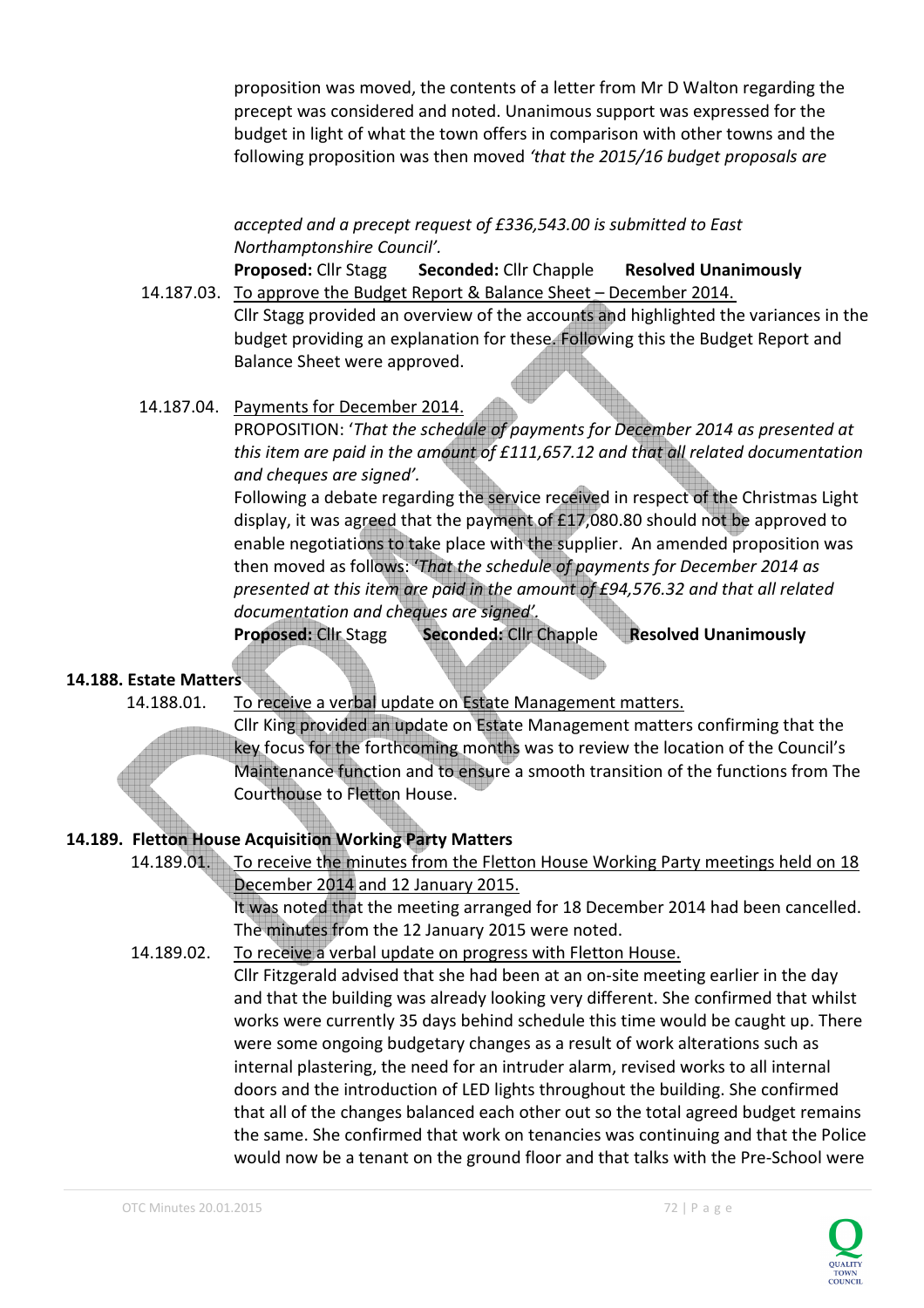continuing. Cllr Chesser asked for regular updates to be circulated to all tenants so they are kept informed of the work, timings etc.

 14.189.03. PROPOSITION: *'that expenditure of up to £7000.00 is approved to purchase an electronic notice board to be situated at Fletton House'.*  **Proposed: Cllr King Seconded: Cllr Stagg Resolved Unanimously** 

> It was noted that new style display boards are available and that these should be considered for internal use.

#### **14.190. Communications Working Party Matters**

 14.190.01. To receive a verbal update on the Communications Working Party meeting held on 19<sup>th</sup> January 2015.

 Cllr Clarke provided an update on the working party meeting, confirming that Fletton House room names were considered as was the opening event for the building. These details had not been finalised so would be considered at the next meeting. She also advised that the next Oracle would contain feedback from the Neighbourhood Planning questionnaire and that the copy date for content will be the end of February 2015. The consultation event for the Neighbourhood Planning questionnaire feedback is now scheduled for 19/22<sup>nd</sup> February 2015 having been moved back due to delays in analysing the feedback. It was agreed that information about Councillor elections and nominations would be included within this event as well as the Annual Town Meeting which would take a slightly different format this year.

 The report was concluded by stating that various meetings regarding marketing of Oundle had taken place and that events such as the successful Classic Car Sprint aided the marketing of the town.

 14.190.02. PROPOSITION: *'That a budget of up to £500.00 is released to enable the communication of forthcoming Council events'.*

**Proposed: Cllr Clarke Seconded: Cllr Chesser Resolved Unanimously** 

# **14.191. Neighbourhood Planning Working Party Matters**

 14.191.01. To receive the minutes of the Neighbourhood Planning Working Party meeting held on 23 December 2014.

 The minutes were noted. Cllr Chapple advised that the Housing Group were slightly behind schedule with their work due to the delayed analysis of the questionnaires and additional information received from ENC.

# **14.192. Planning Matters**

14.192.01 To receive the minutes from the Planning Committee meeting held on  $6<sup>th</sup>$  January 2015.

> The minutes were noted. Cllr Chapple draw attention to the fact that ENC often approved planning applications that the Town Council had objected to and that as a result a representative from the ENC Planning Team would be attending a preplanning Committee meeting at 7pm on 3<sup>rd</sup> February 2015 to discuss planning applications and decisions. He confirmed that all Councillors were welcome at this meeting and encouraged their attendance.

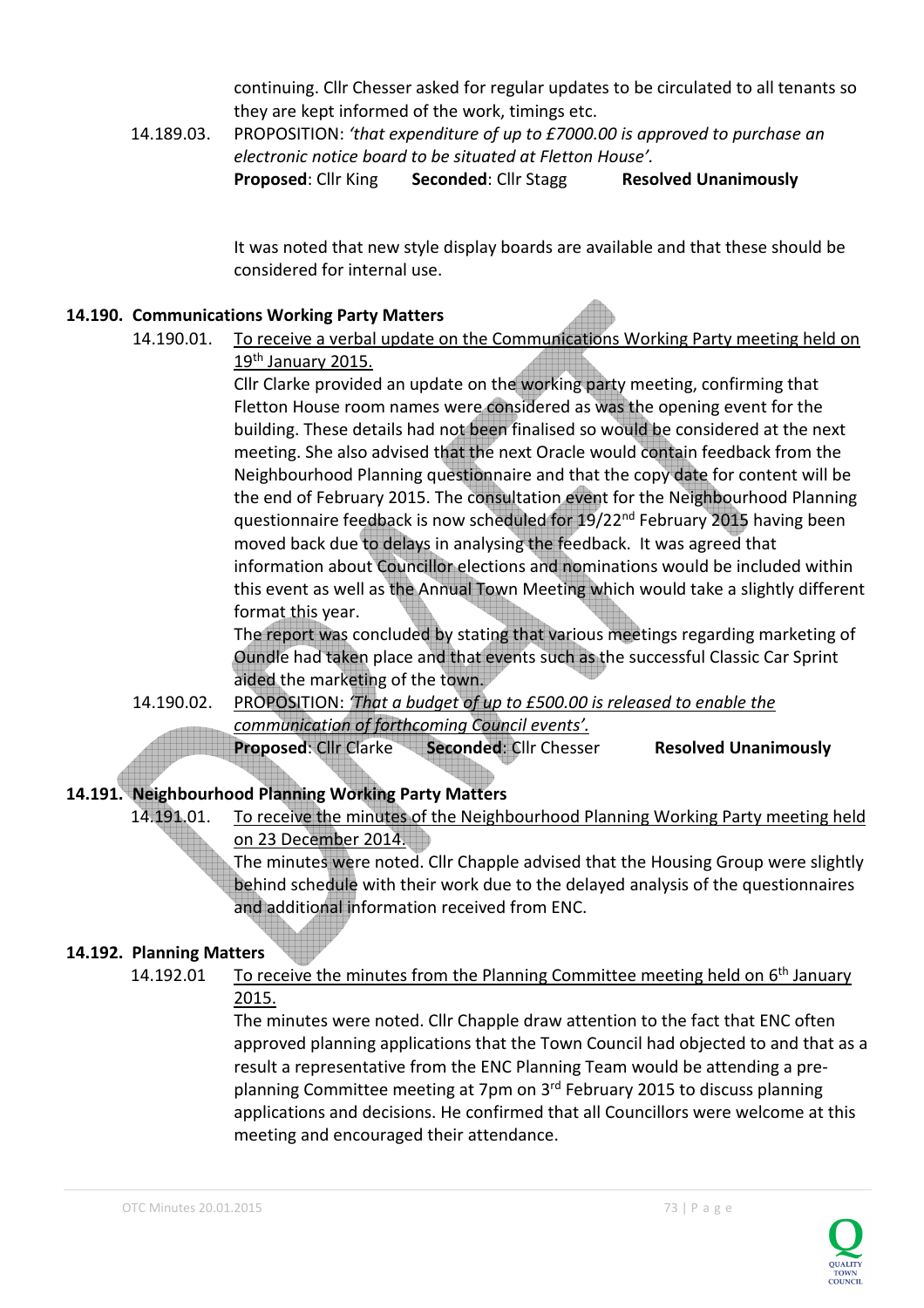#### **14.193. Meeting Reports**

- 14.193.01. To receive reports on meetings held by members on behalf of the Council. The updates were noted. Cllr King advised that with the prior knowledge of the Clerk he had carried out a radio interview with BBC Northamptonshire regarding the closure of front desk at the police station.
- 14.193.02. To receive reports on meetings due to be held by members on behalf of the Council.

 Cllr Radcliffe advised that she and Cllr Stagg have a meeting with the Chair of Governors and Head of Prince William School arranged for tomorrow to discuss the use of recreation facilities, proposed building works and the St Christopher's Drive walk through. She also confirmed that a meeting was due to be held on Monday 26<sup>th</sup> January with Inspector Julie Mead regarding policing to which other Councillors are invited and that meetings were also being arranged with key stakeholders to discuss the Council's marketing strategy, with the first of these on Thursday with the Literature Festival.

#### **14.194. Council Matters**

- 14.194.01. To agree a Councillor to be the Quality Council Champion and their attendance at a meeting to be held on 2nd February 2015. Cllr King was duly nominated to fulfil this role due to his previous experience in obtaining the Quality Council status. It was noted that the Clerk and he would
- 14.194.02. To provide an update on the proposed Hall Hire system and to agree the commencement of a free trial.

Cllr King provided an overview of the Council's hall and room facilities and the need to enhance the current working practices and ease of access of booking the facilities for both the staff and public. He advised that 5 companies were contacted to establish the best system and that of these only one could meet the brief.

Following a meeting held last week, it was proposed that the system be tested on a 90 day free evaluation licence and that following this trial, if deemed successful, a proposition would then be made to Council to adopt the system at an agreed annual licence cost which would include staff training. Unanimous support was given to proceed with the free trial.

# **14.195. Consultations, Conferences and Training**

attend the meeting.

- 14.195.01. To agree the action/response to the following consultations:
	- The Northamptonshire County Council Pharmaceutical Needs Assessment (PNA) Consultation allocated to Cllrs King and N Oakes. Consultation end date: 6 February 2015.

Cllr King reviewed the document and provided an overview to members. The conclusion was that the report recommends that there is enough pharmacy provision in the town but the service should be enhanced. It was agreed that this would be noted and that the Council supported the recommendations.

• The Northamptonshire County Council School Admissions arrangements for September 2016 Consultation allocated to Cllrs Chesser and Radcliffe. Consultation end date: 6 February 2015.